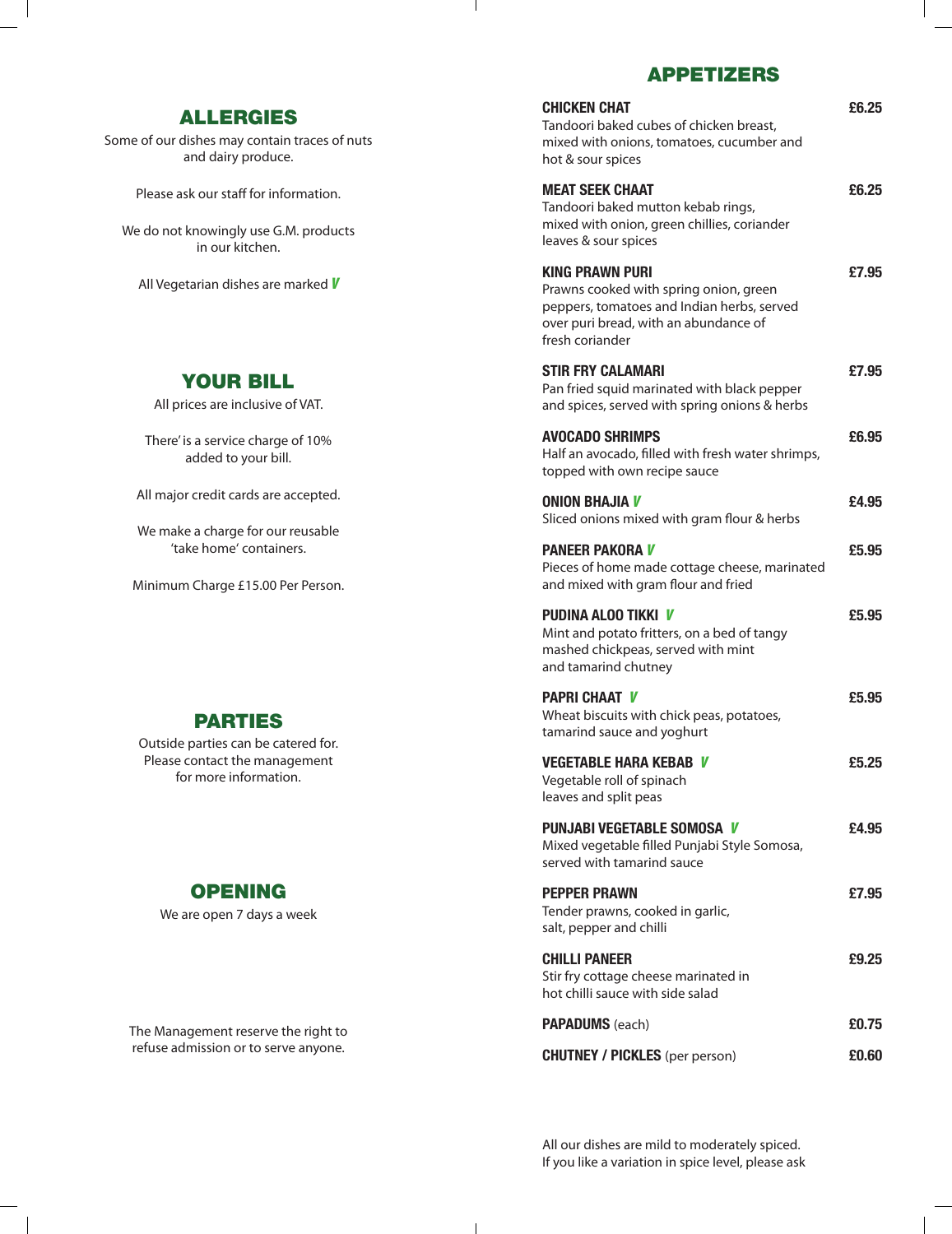# TANDOORI / APPETIZERS MAIN COURSE

| <b>TANDOORI SEABASS</b><br>Whole seabass fish marinated in ginger, garlic<br>lemon juice and strained yoghurt, then barbecued<br>over aming charcoal in a tandoor                     | £14.95 |
|---------------------------------------------------------------------------------------------------------------------------------------------------------------------------------------|--------|
| <b>SALMON AJWANI TIKKA</b><br>Pieces of salmon marinated with garlic,<br>spices, yoghurt & lovage seeds                                                                               | £12.95 |
| <b>MURG TIKKA</b><br>Boneless pieces of chicken marinated<br>in a mix of ginger, garlic, lemon juice, spices<br>and seasoning, grilled in a clay oven                                 | £9.95  |
| <b>TANDOORI MURGH</b><br>Half a spring chicken marinated in a mix of<br>strained yoghurt, ginger, garlic, lemon juice,<br>spices and seasoning, broiled in the clay oven              | £9.95  |
| <b>TANDOORI KING PRAWN</b><br>Fresh water king prawns marinated in lemon<br>juice with mild herbs and spices and grilled<br>over charcoal fire in a clay oven                         | £15.95 |
| <b>MIXED TANDOORI</b><br>A mixture of Tandoori murg, Murg tikka,<br>mutton sheek kebab, Tandoori lamb chops<br>and Tandoori prawns                                                    | £15.95 |
| <b>AKBARI LAMB CHOPS</b><br>Juicy lamb chops marinated with herbs,<br>tandoori spice, barbecued in clay oven                                                                          | £12.95 |
| <b>SHEEK KEBAB MEAT OR CHICKEN</b><br>Mince mutton or chicken with onions, fresh garlic<br>and ginger, coriander leaves and other fresh<br>herbs, skewered and grilled in a clay oven | £9.50  |
| <b>PANEER NILGIRI TIKKA</b><br>Pieces of cottage cheese marinated in fresh<br>lemon juice, fresh coriander and Indian spices,<br>cooked in a charcoal oven                            | £9.95  |
| <b>CHICKEN &amp; MUSHROOM SHASHLIK</b><br>Boneless pieces of chicken, whole mushrooms,<br>onions, capsicum & tomatoes, marinated with<br>tandoori spices, cooked in a charcoal oven   | £11.95 |
| <b>MURG NAWABI KEBAB</b><br>Chicken marinated with ginger, green chilli,<br>creamy sauce with saffron and ground almond                                                               | £11.95 |

### RICE

| Steamed Basmati Rice                                                                | £3.50 |
|-------------------------------------------------------------------------------------|-------|
| <b>PILAU RICE</b> Basmati rice cooked with saffron                                  | £3,95 |
| <b>LEMON RICE</b><br>Rice with lemon zest, fragrant curry leaves<br>and cashew nuts | £4.95 |
| <b>MUSHROOM RICE</b>                                                                | £4.95 |
| <b>BIRYANI RICE</b>                                                                 | £7.95 |

#### BIRYANI OF THE DAY Chicken / Meat / Vegetables

| (WITH VEGETABLE CURRY OR RAITA)                              | £13.95 |
|--------------------------------------------------------------|--------|
| <b>KING PRAWN BIRYANI</b><br>(With vegetable curry or raita) | £17.95 |

HOME MADE BREADS

| <b>NAAN</b> Unleavened bread with plain flour                                                                 | £2.50 |
|---------------------------------------------------------------------------------------------------------------|-------|
| <b>GARLIC NAAN</b> Unleavened bread with garlic                                                               | £2.95 |
| <b>CHEESE NAAN</b> Unleavened bread with Cheese                                                               | £2.95 |
| <b>KEEMA NAAN</b><br>Stuffed with minced mutton, blended<br>with chopped green chillies, coriander and spices | £2.95 |
| PESHWARI NAAN<br>Unleavened plain flour bread stuffed with<br>a combination of nuts, coconut and raisins      | £2.95 |
| LACHA PARATHA<br>A thick flaky bread enriched with butter                                                     | £3.95 |
| <b>TANDOORI ROTI</b><br>Unleavened bread with whole meal flour                                                | £2.50 |

 $\mathbf{L}$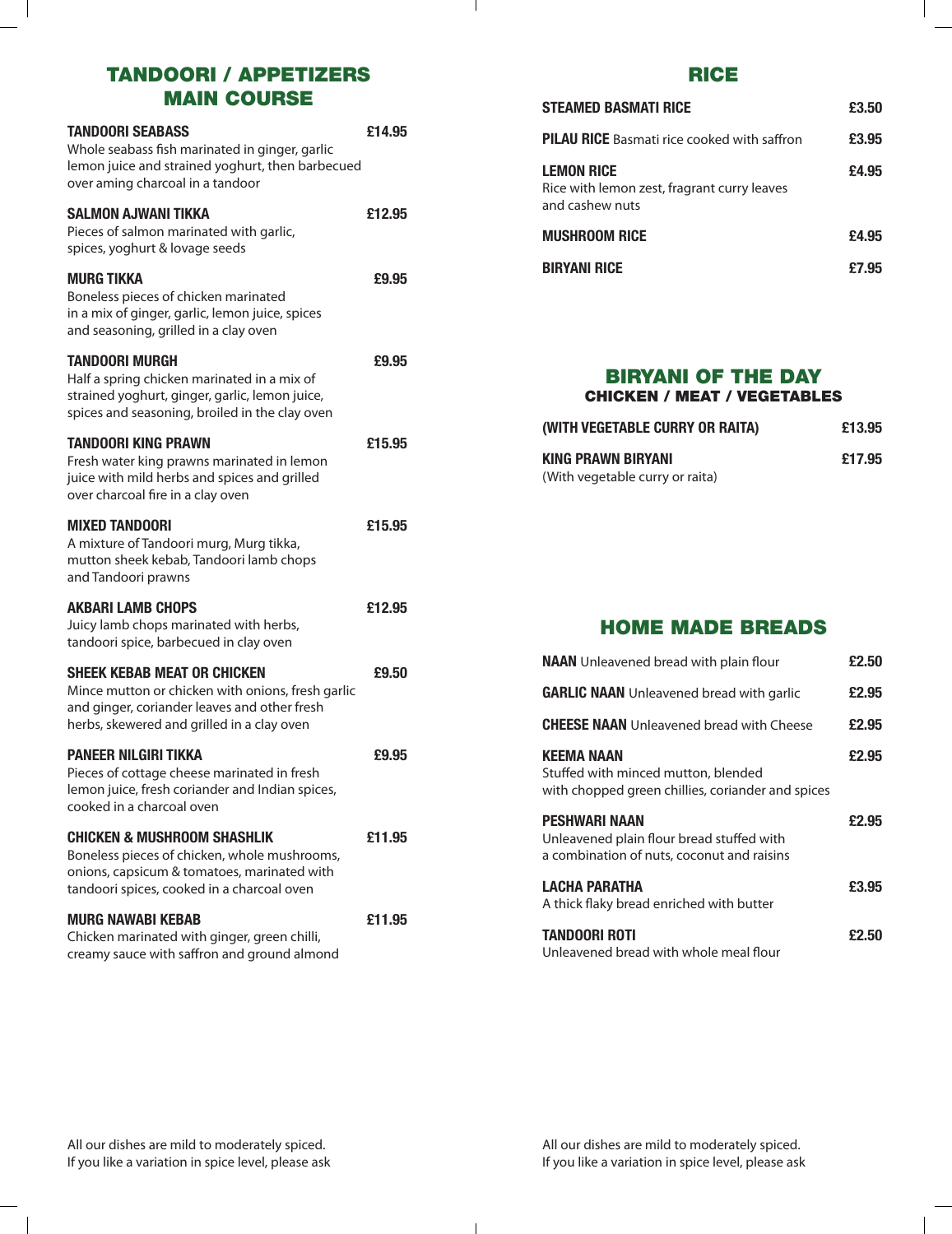# SALAD AND RAITA

| <b>CUCUMBER RAITA</b>       | £3.50 |
|-----------------------------|-------|
| <b>FRESH SEASONAL SALAD</b> | £3.25 |
| <b>SPECIAL HOUSE SALAD</b>  | £3.25 |

### POULTRY

| <b>MURG TIKKA MASSALA / BUTTER CHICKEN (Mild) £10.50</b><br>Charcoal grilled pieces of chicken flavoured<br>with fenugreek, then cooked in an exotic<br>sauce of tomato and butter |        |
|------------------------------------------------------------------------------------------------------------------------------------------------------------------------------------|--------|
| <b>MURG JALFREZI</b><br>Juilene of freshly cut chicken, cooked with<br>fresh ginger, chillies and onion, hot to taste                                                              | £10.50 |
| <b>MURG BALTI</b><br>Pieces of chicken cooked in a wok, with onion,<br>capsicum, tomato and dried spices, served<br>with nan bread                                                 | £12.95 |
| <b>GREEN CHICKEN CURRY</b><br>Boneless pieces of chicken, cooked with onion,<br>tamarind, mint, coriander and green chillies<br>to create a hot Goanese curry sauce                | £10.50 |
| <b>MURG ADRAKWALA</b><br>Succulent pieces of chicken cooked with<br>ginger, lemon juice and hot spices                                                                             | £10.50 |
| <b>MURG KORMA (Mild)</b><br>Pieces of chicken flavoured with cinnamon and<br>cardamom cooked in a traditionally mild<br>sauce of nuts and cream                                    | £10.50 |
| <b>MURG OLIVIER</b><br>Breast pieces of chicken with olives, garlic,<br>herbs & spices, extra virgin olive oil with<br>a hint of fresh mint. Slightly spicy.                       | £12.50 |
| <b>MEAT DISHES</b>                                                                                                                                                                 |        |
| <b>LAMB PASSANDA (Mild)</b><br>Slices of lamb simmered in a sauce<br>of cultured yoghurt, almond and cashew nuts                                                                   | £11.25 |
| <b>ROGAN JOSH</b><br>Pieces of mutton cooked in curried tomato & spices                                                                                                            | £10.25 |
| <b>BALTI GOSTH</b><br>Pieces of mutton cooked in wok with onions,<br>capsicum and tomato, with dried spices served<br>with a naan bread                                            | £13.95 |
| <b>KASHMIRI MEAT KORMA (Mild)</b><br>A fruity flavoured mild mutton curry                                                                                                          | £10.95 |
| <b>MEAT CHILLI STIR FRY</b><br>Thinly sliced lamb, stir fried with onion, capsicum<br>and green chillies with garlic chilli sauce                                                  | £11.25 |
| <b>ACHARI GOSHT</b><br>Pieces of mutton, cooked in a tangy<br>yoghurt sauce, with pickled spices                                                                                   | £11.25 |
| <b>SAAG GOSHT</b>                                                                                                                                                                  | £11.25 |
| A classic North Indian dish with mutton<br>and spinach                                                                                                                             |        |

MENU FOR ONE

| VEGETARIAN                                                                                  | £20.95 |
|---------------------------------------------------------------------------------------------|--------|
| Punjabi Somosa, Baby Baingan<br>Massala, Saag, Pilau rice, Raitha, Naan bread               |        |
| <b>NON VEGETARIAN</b><br>Murg Chaat, Rogan Josh, Vegetable curry,<br>Pilau rice, Naan bread | £23.95 |

#### MEAL FOR TWO

**DELUXE PLATTER £49.95**

 $\mathbb{R}^n$ 

| <b>DELUXE PLATTER</b>                         |
|-----------------------------------------------|
| Tandoori cocktail, Murg Tikka Massala,        |
| Rogan Josh, served with Vegetable of the day, |
| Pilau rice, Naan bread                        |

All our dishes are mild to moderately spiced. If you like a variation in spice level, please ask All our dishes are mild to moderately spiced. If you like a variation in spice level, please ask